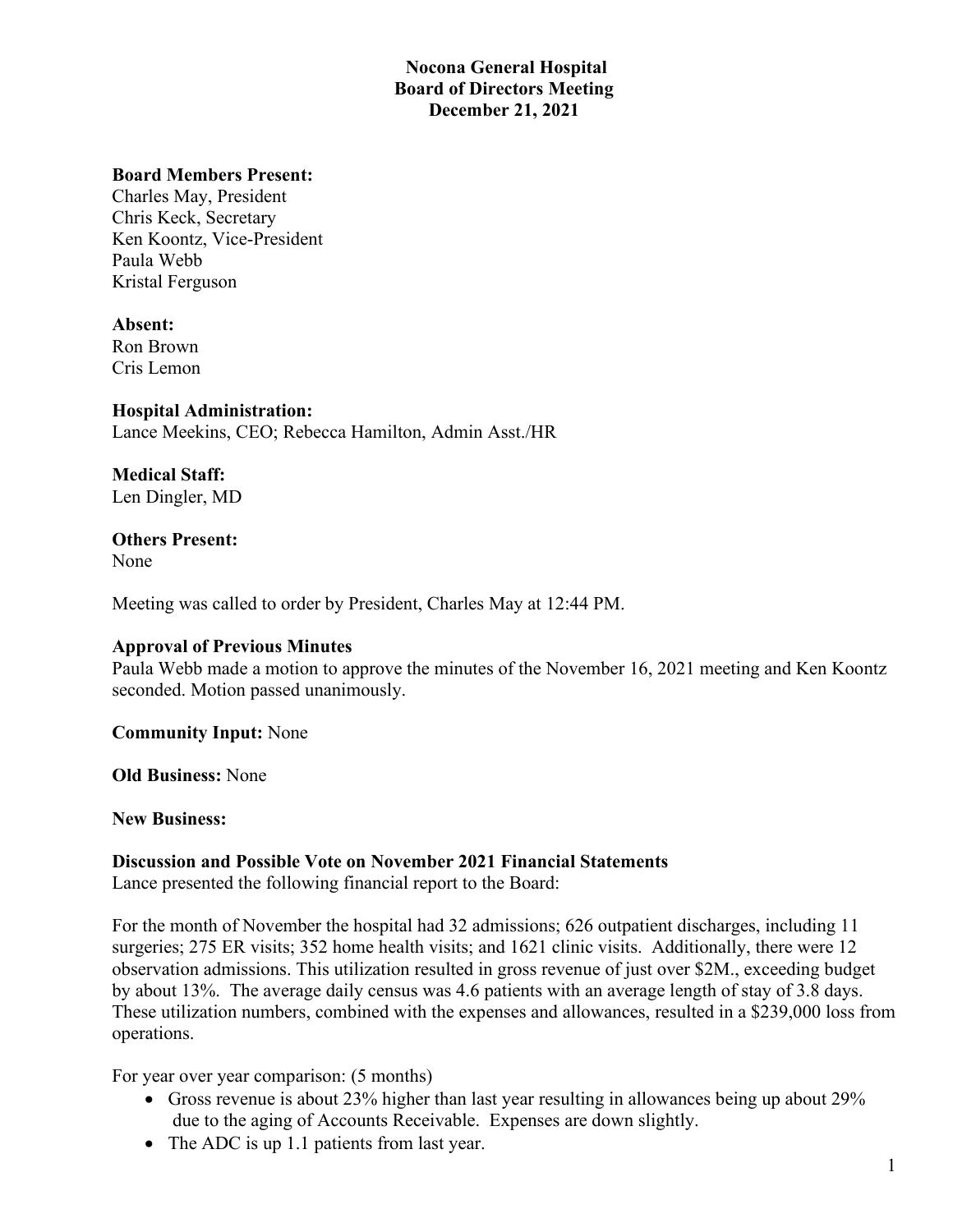- Admissions are up about 32%.
- The ALOS is down slightly.
- Outpatient discharges are up 14%.
- ER visits are up 20%.
- Ambulance calls are almost the same.
- Obs admissions are down 18%.
- O/P surgeries are up 65%.
- FTEs are up 2.
- Receipts of patient accounts are up 11% for hospital accounts, down 47% for home health, and up 21% in the clinics.

Net operating revenue exceeded budget by 12% for the month. We still have an abundance of older Accounts Receivable out that should help with the allowances once they are billed and collected.

Overall expenses were under budget by about 2% for the month but about 1% under budget for the year. With staffing shortages in the nursing department, we are utilizing far more PRN employees, which come with a higher hourly rate. Additionally, we have recently added a travel nurse on our dime that will increase the consulting expense in December and January.

Non-operating revenue was again greatly benefitted by significant QIPP payments during the month. The year 4, 4<sup>th</sup> quarter payments arrived resulting in a \$971,000 benefit.

Paula Webb made a motion to accept the November Financial report as presented. Chris Keck seconded, and the motion carried unanimously.

## **Discussion and Possible Vote on Lot Sales: Lots 28 & 29, Block 2, Nocona Lake Estates**

Ken Koontz made a motion to approve the bid for the Lot Sales as submitted, and Kristal Ferguson seconded. Motion carried unanimously.

## **Convene to Closed Session for the Following Purposes:**

**a) Texas Government Code Section 551.071 – Consultation with Attorney**

No Closed Session

## **Administrative Report**

Lance presented the following report to the Board:

## Nick Rose

We met again with Nick regarding the pain management clinic. I am currently working with a possible consultant that can assist us with setting up the clinic, a turnkey possibility. With this being potentially a new source of revenue, I want to ensure that the process is set up correctly from the beginning. Additionally, I am talking to our auditors regarding the billing process and what impact it could have on our CRNA exemption designation, which provides a bump in payments for the current CRNA payments through surgery. Unfortunately, there are many of these smaller issues that need to be settled before we move forward.

## Previously Approved Capital Projects

We have started to see progress with several projects. Omnicell is currently onsite training staff on the new pharmaceutical dispensing system. It should be up and running before the end of the year.